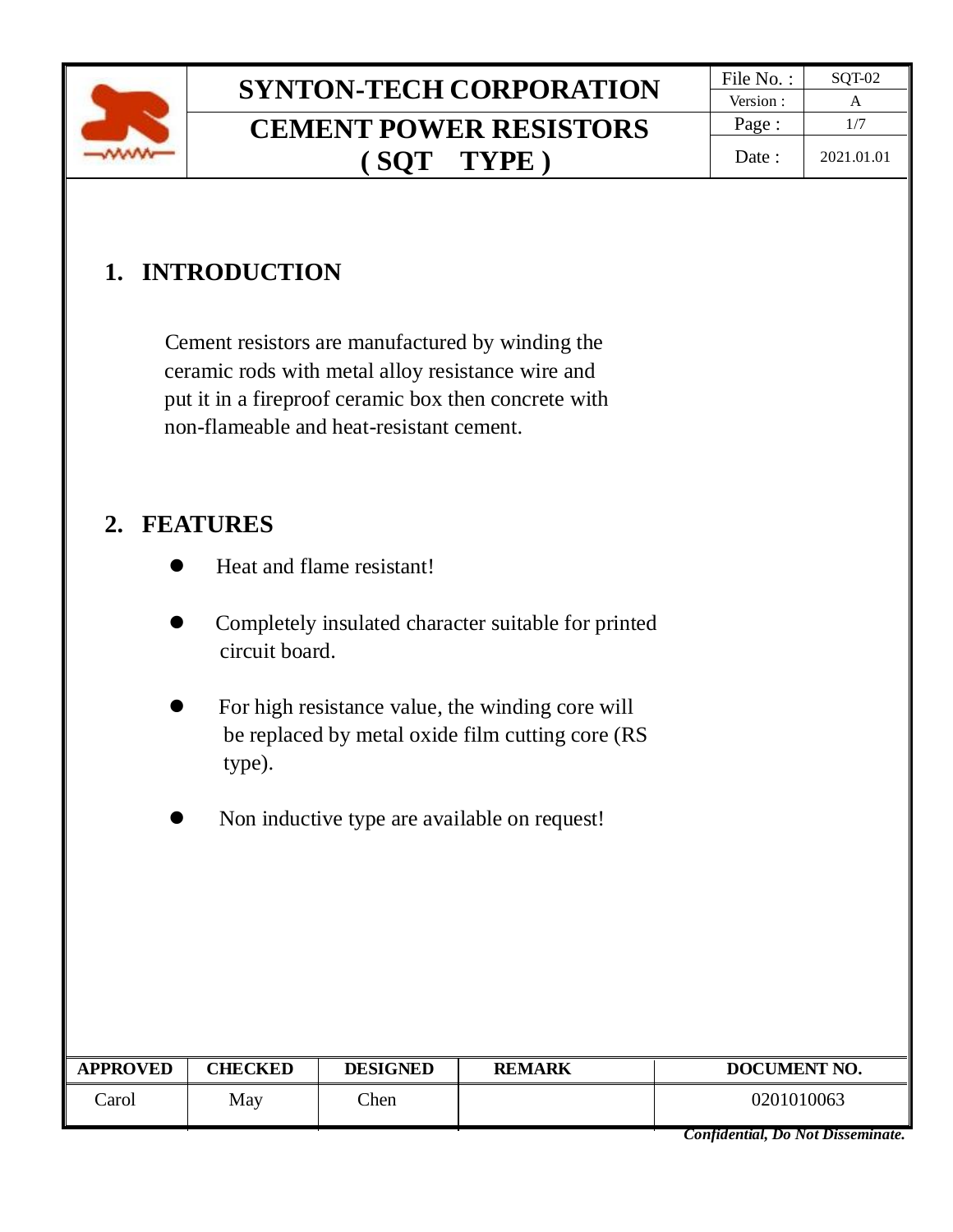

## **SYNTON-TECH CORPORATION** File No. : SQT-02 **CEMENT POWER RESISTORS ( SQT TYPE )**



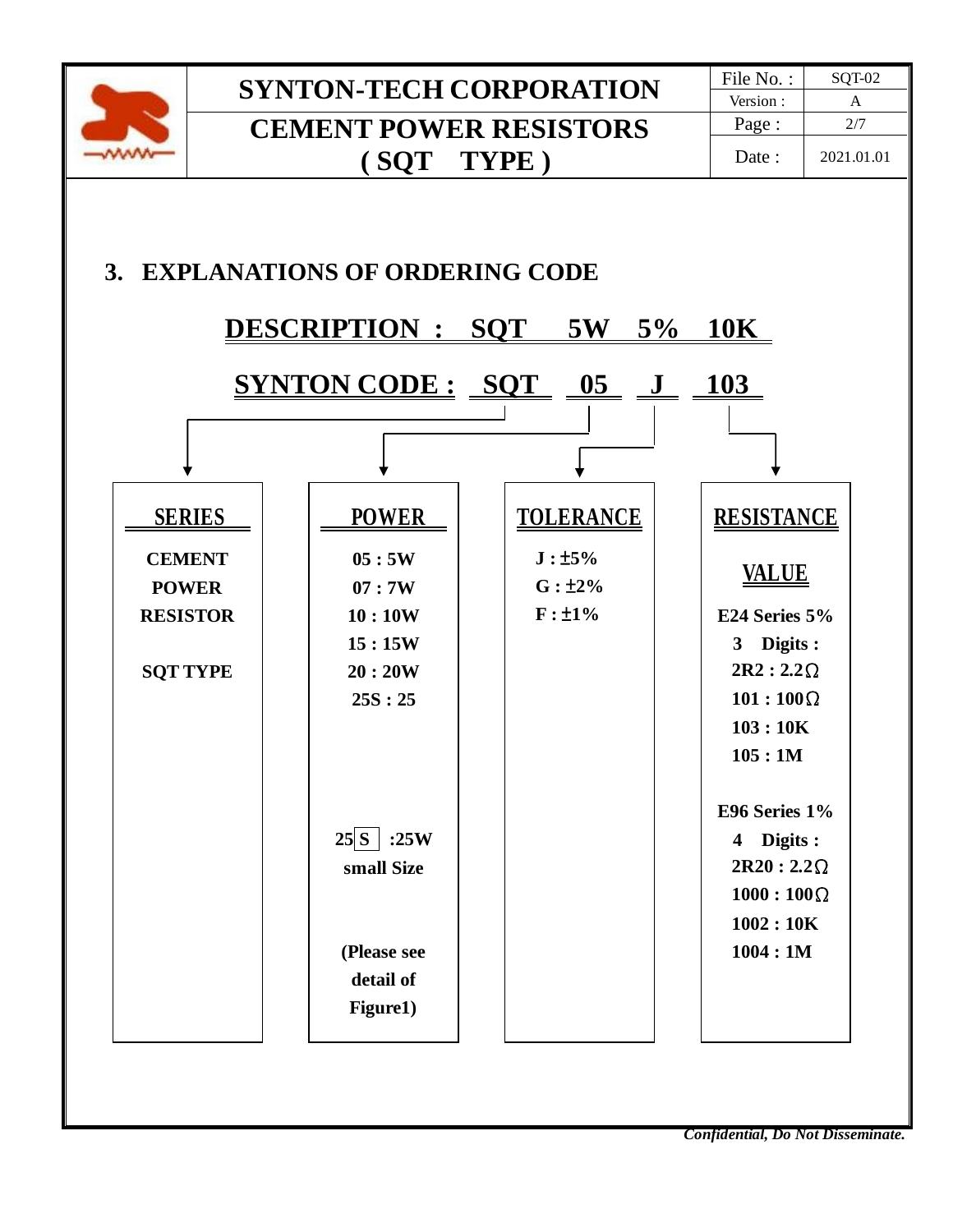

# **SYNTON-TECH CORPORATION** File No. : SQT-02 **CEMENT POWER RESISTORS ( SQT TYPE )**

### **4.ELECTRICAL CHARACTERISTICS**

| <b>STYLE</b>                      |          | <b>SQT-05</b>                                                             | <b>SQT-07</b>                    | <b>SQT-10</b>                    | <b>SQT-15</b>                  | <b>SQT-20</b>                    | <b>SQT-25S</b>                   |  |
|-----------------------------------|----------|---------------------------------------------------------------------------|----------------------------------|----------------------------------|--------------------------------|----------------------------------|----------------------------------|--|
| Power Rating at<br>$70^{\circ}$ C |          | 5W                                                                        | 7W                               | 10W                              | 15W                            | 20W                              | 25W                              |  |
| <b>Operating Temp. Range</b>      |          | $-55^{\circ}$ C ~ +155 $^{\circ}$ C                                       |                                  |                                  |                                |                                  |                                  |  |
| Maximum<br>Working Volt.          |          | 350V                                                                      | 500V                             | 500V                             | 500V                           | 500V                             | 500V                             |  |
| Maximum<br>Overload Volt.         |          | 700V                                                                      | 1000V                            | 1000V                            | 1000V                          | 1000V                            | 1000V                            |  |
| Dielectric withstanding<br>Volt.  |          | 700V                                                                      | 1000V                            | 1000V                            | 1000V                          | 1000V                            | 1000V                            |  |
| Value Range                       | special  | $0.01 \Omega \sim 0.09$<br>Ω                                              | $0.01\Omega\sim$<br>$0.09\Omega$ | $0.01\Omega$ ~<br>$0.09\Omega$   | $0.01\Omega$ ~<br>$0.09\Omega$ | $0.01\Omega\sim$<br>$0.09\Omega$ | $0.01\Omega$ ~<br>$0.09\Omega$   |  |
|                                   | standard | $0.1\Omega \sim$<br>$50K\Omega$                                           | $0.1 \Omega \sim$<br>$50K\Omega$ | $0.1 \Omega \sim$<br>$50K\Omega$ | $0.1\Omega$ ~<br>$150K\Omega$  | $0.1\Omega \sim$<br>$150K\Omega$ | $0.1\Omega \sim$<br>$150K\Omega$ |  |
| Temp. Coefficient                 |          | $\pm 300$ PPM / °C<br>special low to $\pm 25$ PPM, high to $\pm 1500$ PPM |                                  |                                  |                                |                                  |                                  |  |



 \* Standard resistance is at the above list, below or over this resistance on request.

\* Non-Inductive type up to  $50\Omega$  only.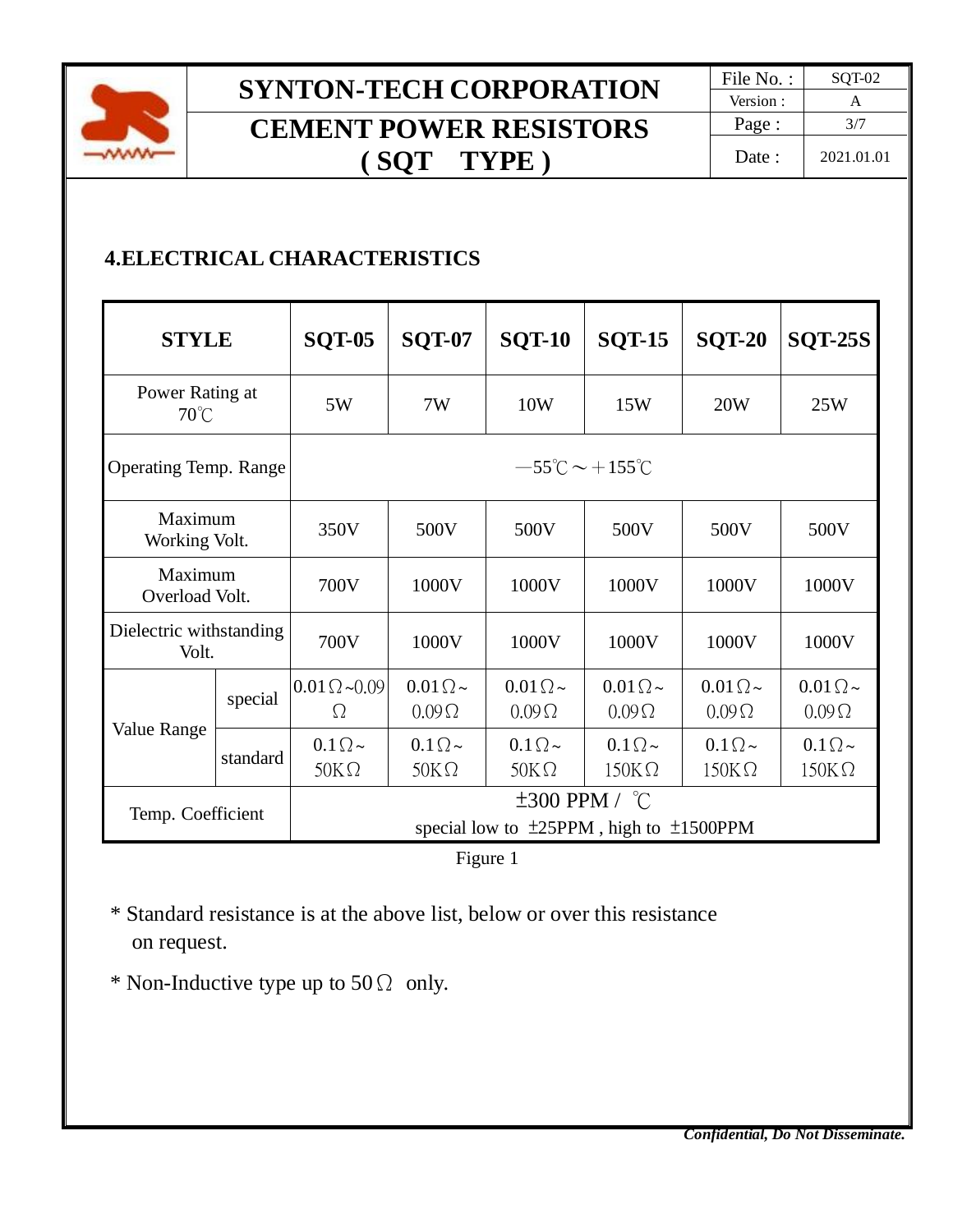

## **5. TEMPERATURE RISE**



*Confidential, Do Not Disseminate.*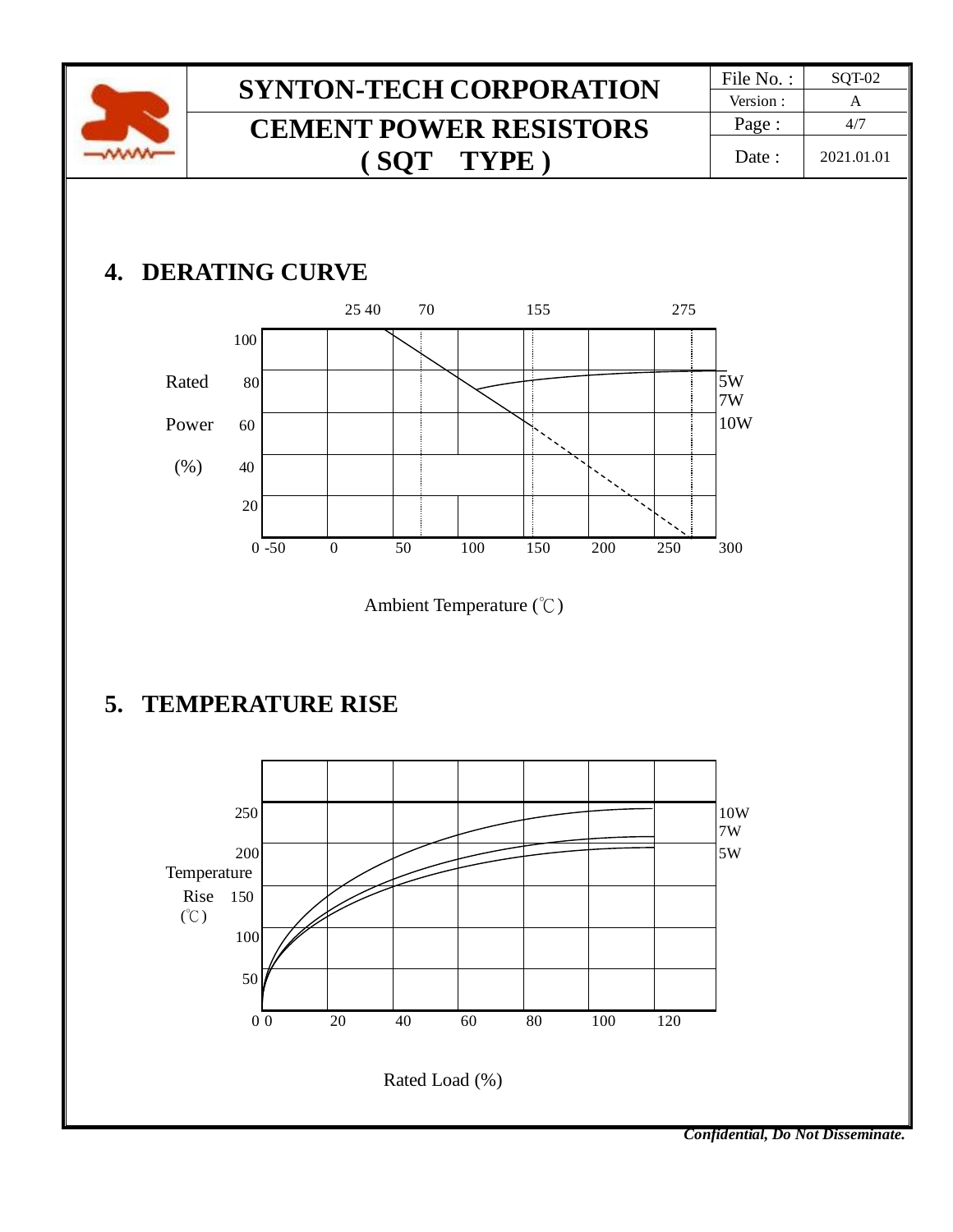|                                                                                                                                                         |               | <b>SYNTON-TECH CORPORATION</b> |              |              |                |                | File No.:      | SQT-02              |               |  |
|---------------------------------------------------------------------------------------------------------------------------------------------------------|---------------|--------------------------------|--------------|--------------|----------------|----------------|----------------|---------------------|---------------|--|
|                                                                                                                                                         |               | <b>CEMENT POWER RESISTORS</b>  |              |              |                |                | Version:       | $\mathbf{A}$<br>5/7 |               |  |
|                                                                                                                                                         |               |                                |              |              |                |                |                | Page:               |               |  |
|                                                                                                                                                         |               |                                |              | (SQT)        | TYPE)          |                |                | Date:               | 2021.01.01    |  |
| <b>6. DIMENSIONS</b><br>P<br>$\mathbf{P}$<br>$W -$<br>$\overline{\textbf{A}}$<br>$\bigcirc$<br>$\boldsymbol{\mathrm{H}}$<br>$\bigstar$<br>d<br>Unit:m/m |               |                                |              |              |                |                |                |                     |               |  |
|                                                                                                                                                         | <b>TYPE</b>   |                                | <b>POWER</b> | L            | W              | H              | d              | $\mathbf{P}$        | T             |  |
|                                                                                                                                                         | SQT-05        |                                | 5W           | $22 \pm 1.5$ | $10.0 \pm 1.5$ | 9±1.5          | $0.75 \pm 0.1$ | 30±3                | $1.5 \pm 0.5$ |  |
|                                                                                                                                                         | SQT-07        |                                | 7W           | $35 \pm 1.5$ | $10.0 \pm 1.5$ | 9±1.5          | $0.75 \pm 0.1$ | 30±3                | $3.0 \pm 0.5$ |  |
|                                                                                                                                                         | <b>SQT-10</b> |                                | 10W          | $48 \pm 1.5$ | $10.0 \pm 1.5$ | 9±1.5          | $0.75 \pm 0.1$ | 30±3                | $3.0 \pm 0.5$ |  |
|                                                                                                                                                         | $SQT-15$      |                                | 15W          | $48 + 1.5$   | $12.5 \pm 1.5$ | $12.5 \pm 1.5$ | $0.75 \pm 0.1$ | 30±3                | $3.0 \pm 0.5$ |  |
|                                                                                                                                                         | <b>SQT-20</b> |                                | 20W          | $60 \pm 1.5$ | $13.0 \pm 1.5$ | $14.0 \pm 1.5$ | $0.75 \pm 0.1$ | 30±3                | $5.0 \pm 0.5$ |  |
|                                                                                                                                                         | $SQT-25S$     |                                | 25W          | $60 \pm 1.5$ | $13.0 \pm 1.5$ | $14.0 \pm 1.5$ | $0.75 \pm 0.1$ | 30±3                | $5.0 \pm 0.5$ |  |

Figure2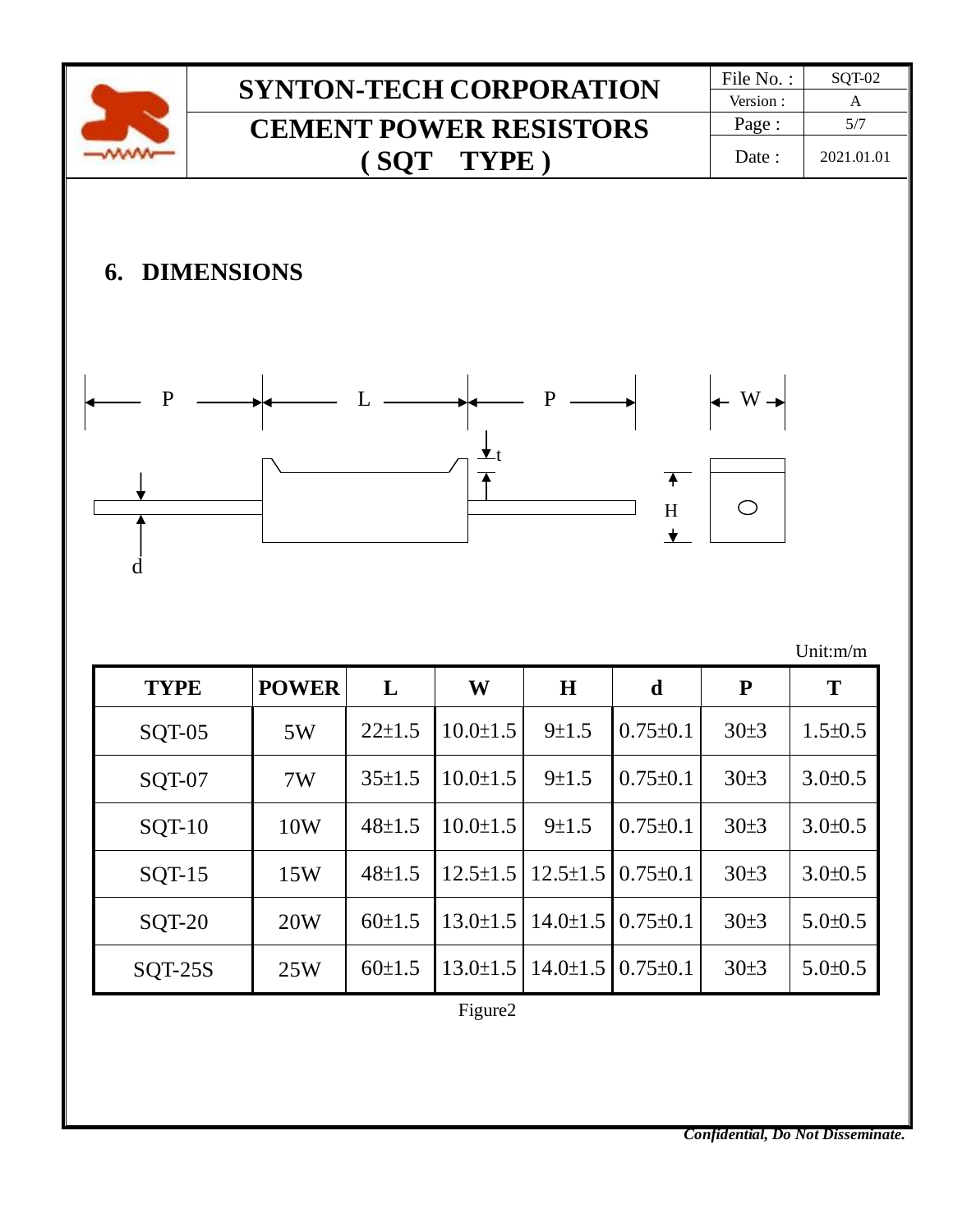

# **SYNTON-TECH CORPORATION** File No. : SQT-02 **CEMENT POWER RESISTORS ( SQT TYPE )**

## **7. ENVIRONMENTAL CHARACTERISTICS**

#### **(1) Short-Time Overload**

Test Method : 2.5 time RC WV for 5 seconds. Acceptance Standard :  $\pm$  (2 %+0.05 Ω)

#### **(2) Temperature Coefficient of Resistance**

 Test Method : -55℃ ~ 125℃ Acceptance Standard : ±300ppm/℃

#### **(3) Insulation Resistance**

Test Method : in V-Block Acceptance Standard : >1,000MΩ

#### **(4) Solderbility**

Test Method : 260±5℃ for 3±0.5 seconds Acceptance Standard : 95% min. covering

#### **(5) Resistance to Solvent**

Test Method : Trichroethane for 1 min. with ultrasonic Acceptance Standard : no deterioration of coations and markings

#### **(6) Terminal Strength**

Test Method : Direct load for 10 sec. In the direction of the terminal leads Acceptance Standard : $\geq 2.54$ kg (24.5N)

#### **(7) Pulse overload**

Test Method : 4 times RC WV 10000 cycles (1 sec. on 25 sec. off) Acceptance Standard :  $\pm(2\%+0.05\,\Omega)$